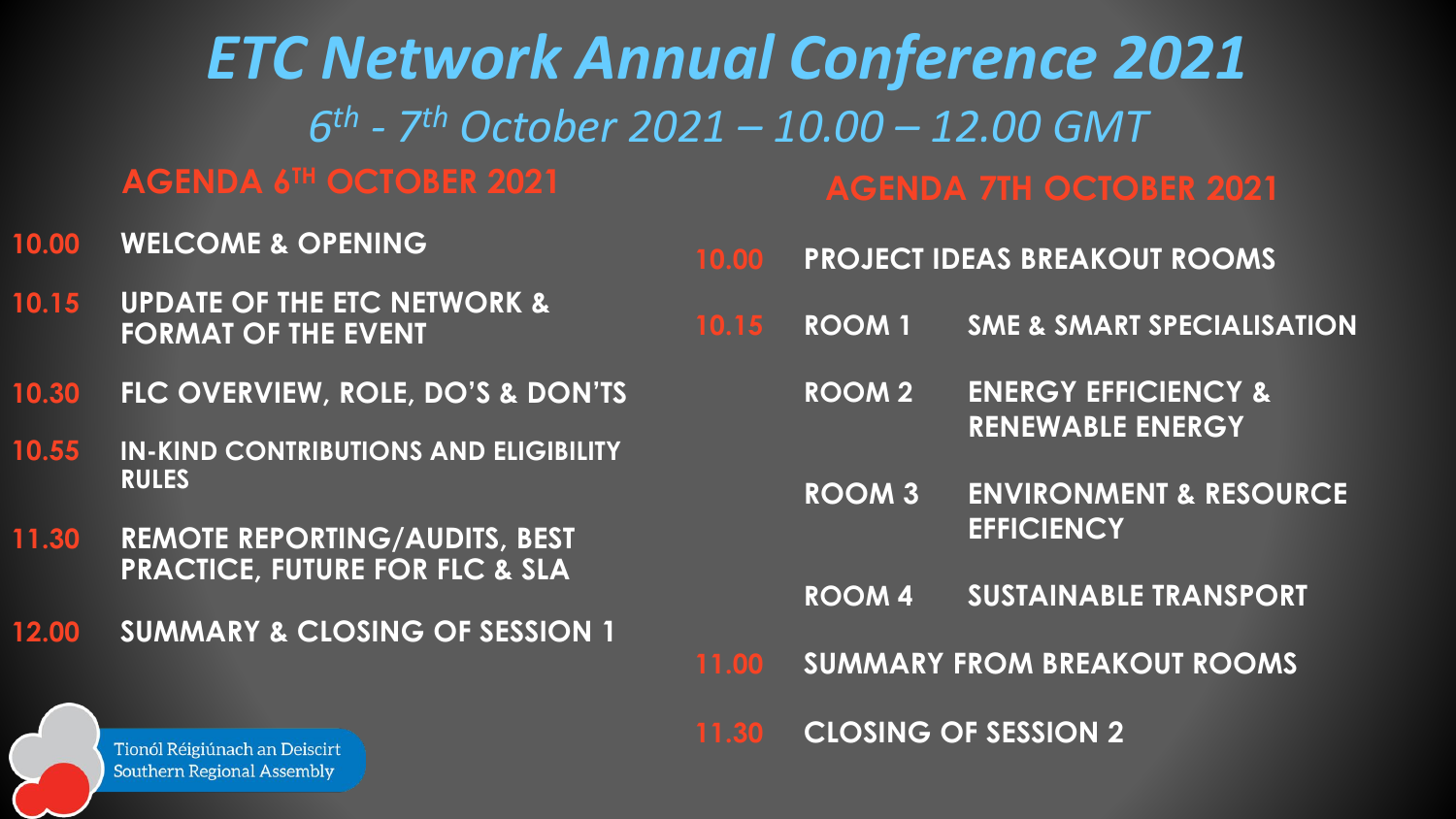*ETC Network Annual Conference 2021 6 th - 7 th October 2021 – 10.00 – 12.00 GMT - Session 1* **AGENDA 6TH OCTOBER 2021**

- **10.00 WELCOME & OPENING - DAVID KELLY, DIRECTOR, SRA**
- **10.15 UPDATE OF THE ETC NETWORK & FORMAT OF THE EVENT - ROSE POWER, SRA**
- **10.30 FLC OVERVIEW, ROLE, DO'S & DON'TS - MICHAEL BUCKLEY, AUDITOR, SRA**
- **10.55 IN-KIND CONTRIBUTIONS AND ELIGIBILITY RULES - MICHAEL BUCKLEY, AUDITOR, SRA**
- **11.30 REMOTE REPORTING/AUDITS, BEST PRACTICE & FUTURE FOR FLC & SLA - MICHAEL BUCKLEY, AUDITOR, SRA**
- **12.00 SUMMARY & CLOSING OF SESSION 1 - KAREN COUGHLAN, SRA**